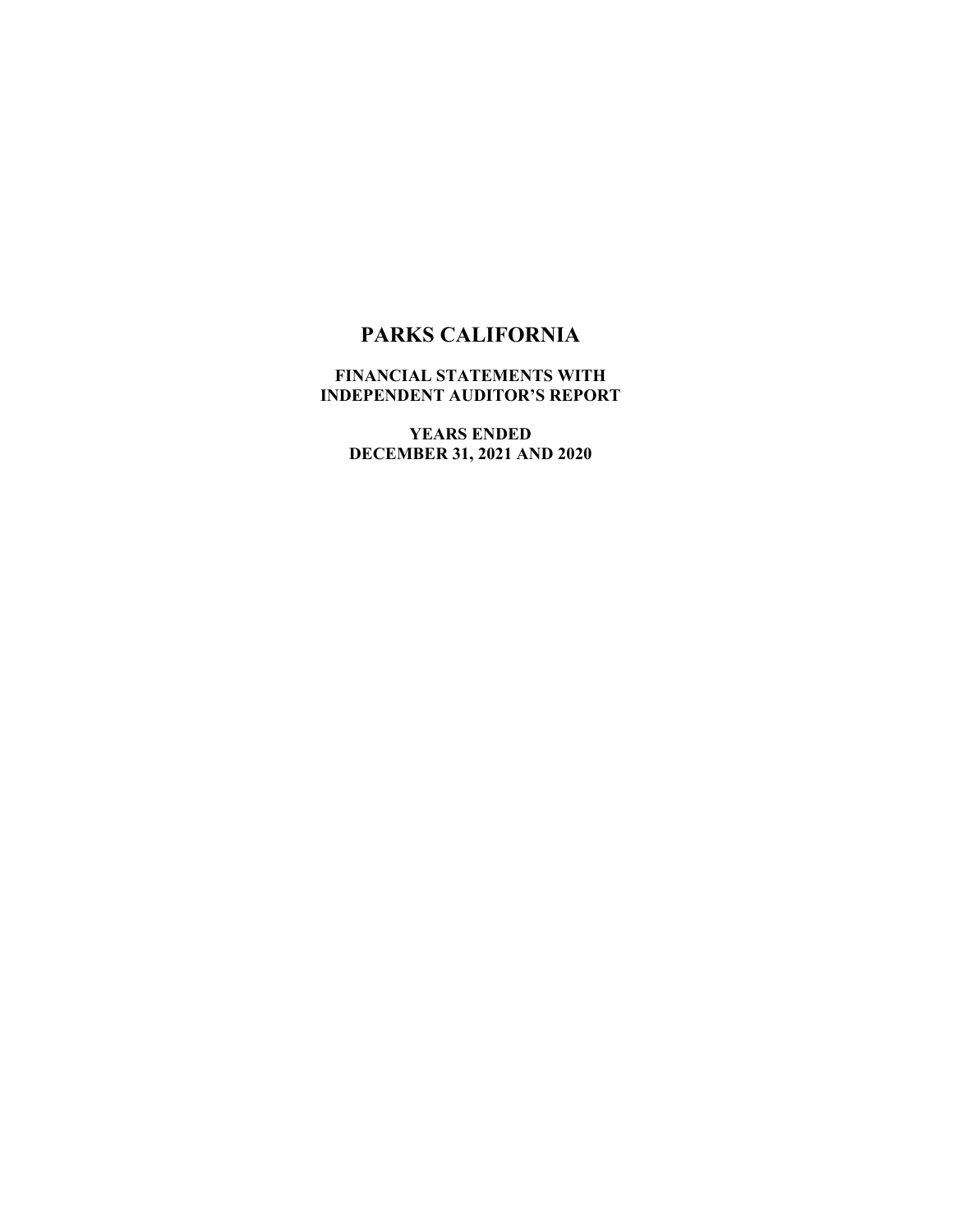

## **INDEPENDENT AUDITOR'S REPORT**

**Board of Directors Parks California Sacramento, California** 

We have audited the accompanying financial statements of Parks California (a nonprofit organization), which comprise the statements of financial position as of December 31, 2021 and 2020, and the related statements of activities, functional expenses, and cash flows for the years then ended, and the related notes to the financial statements.

In our opinion, the financial statements referred to above present fairly, in all material respects, the financial position of Parks California as of December 31, 2021 and 2020, and the changes in its net assets and its cash flows for the years then ended in accordance with accounting principles generally accepted in the United States of America.

#### *Basis for Opinion*

We conducted our audits in accordance with auditing standards generally accepted in the United States of America. Our responsibilities under those standards are further described in the Auditor's Responsibilities for the Audit of the Financial Statements section of our report. We are required to be independent of Parks California and to meet our other ethical responsibilities in accordance with the relevant ethical requirements relating to our audits. We believe that the audit evidence we have obtained is sufficient and appropriate to provide a basis for our audit opinion.

#### *Responsibilities of Management for the Financial Statements*

Management is responsible for the preparation and fair presentation of the financial statements in accordance with accounting principles generally accepted in the United States of America, and for the design, implementation, and maintenance of internal control relevant to the preparation and fair presentation of financial statements that are free from material misstatement, whether due to fraud or error.

In preparing the financial statements, management is required to evaluate whether there are conditions or events, considered in the aggregate, that raise substantial doubt about Parks California's ability to continue as a going concern within one year after the date that the financial statements are available to be issued.

#### *Auditor's Responsibilities for the Audit of the Financial Statements*

Our objectives are to obtain reasonable assurance about whether the financial statements as a whole are free from material misstatement, whether due to fraud or error, and to issue an auditor's report that includes our opinion. Reasonable assurance is a high level of assurance but is not absolute assurance and therefore is not a guarantee that an audit conducted in accordance with generally accepted auditing standards will always detect a material misstatement when it exists. The risk of not detecting a material misstatement resulting from fraud is higher than for one resulting from error, as fraud may involve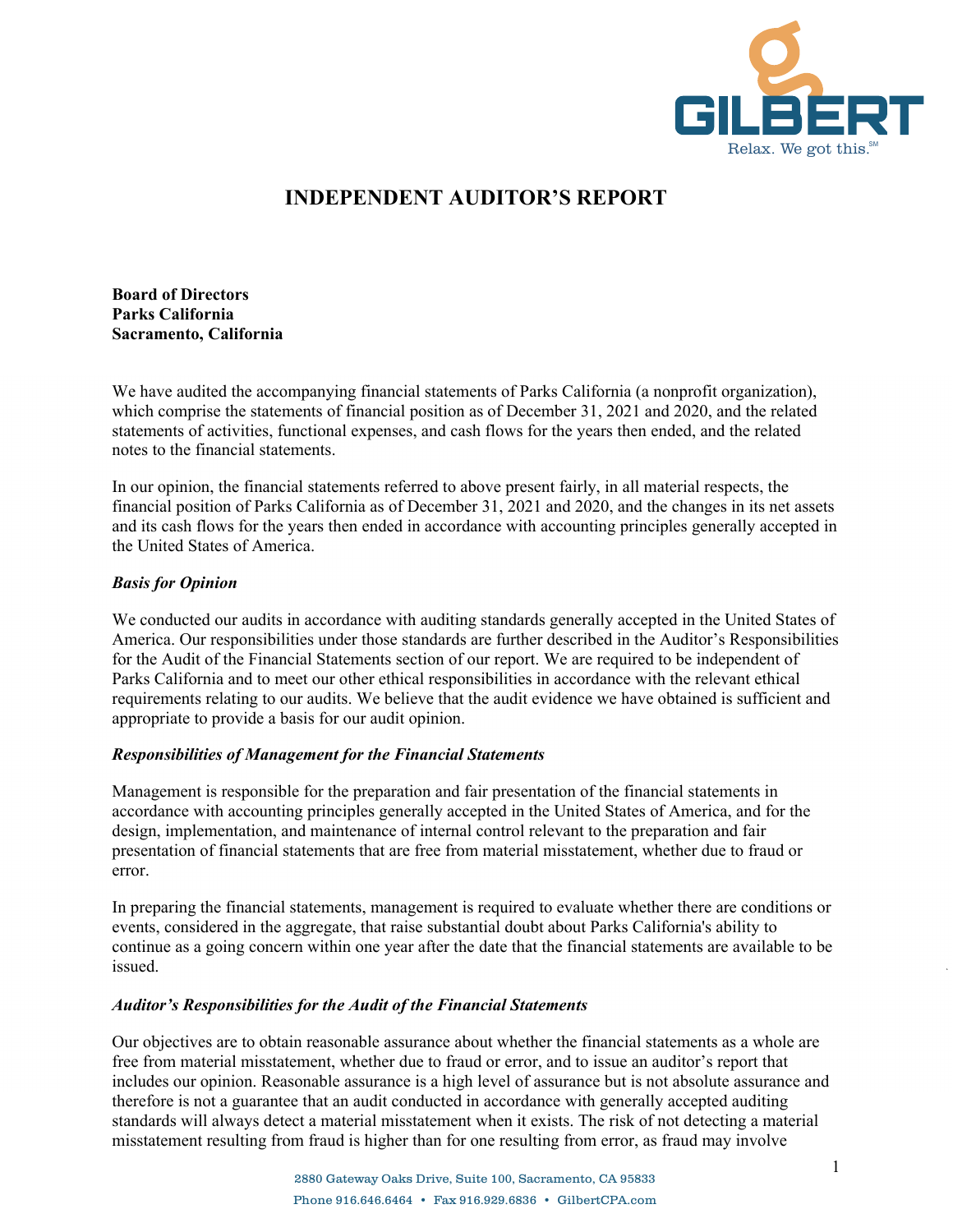Board of Directors Parks California Page two

collusion, forgery, intentional omissions, misrepresentations, or the override of internal control. Misstatements are considered material if there is a substantial likelihood that, individually or in the aggregate, they would influence the judgment made by a reasonable user based on the financial statements.

In performing an audit in accordance with generally accepted auditing standards, we:

- Exercise professional judgment and maintain professional skepticism throughout the audit.
- Identify and assess the risks of material misstatement of the financial statements, whether due to fraud or error, and design and perform audit procedures responsive to those risks. Such procedures include examining, on a test basis, evidence regarding the amounts and disclosures in the financial statements.
- Obtain an understanding of internal control relevant to the audit in order to design audit procedures that are appropriate in the circumstances, but not for the purpose of expressing an opinion on the effectiveness of Parks California's internal control. Accordingly, no such opinion is expressed.
- Evaluate the appropriateness of accounting policies used and the reasonableness of significant accounting estimates made by management, as well as evaluate the overall presentation of the financial statements.
- Conclude whether, in our judgment, there are conditions or events, considered in the aggregate, that raise substantial doubt about Parks California's ability to continue as a going concern for a reasonable period of time.

We are required to communicate with those charged with governance regarding, among other matters, the planned scope and timing of the audit, significant audit findings, and certain internal control related matters that we identified during the audit.

Gilbert OPAs

**GILBERT CPAs Sacramento, California** 

**April 20, 2022**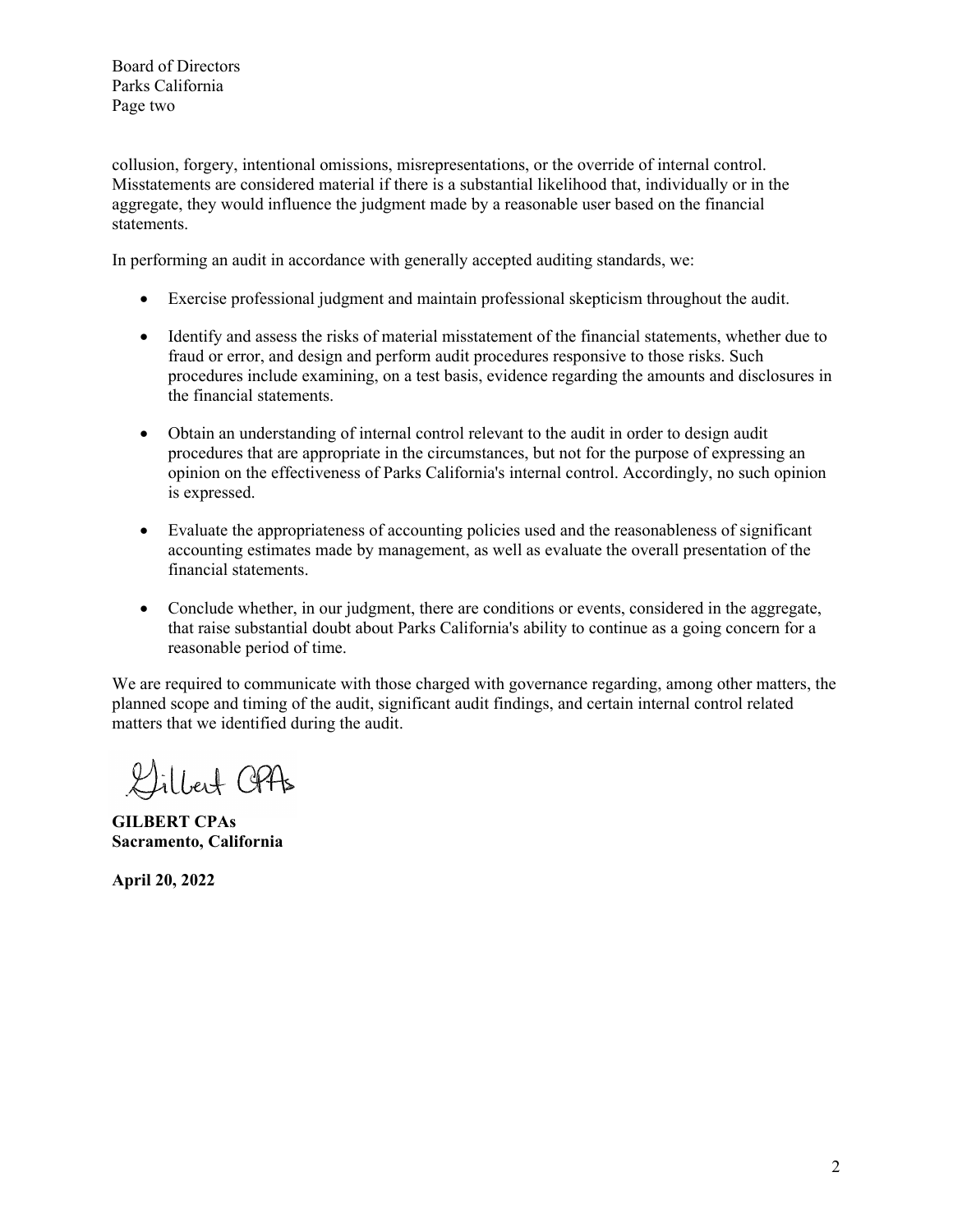## **STATEMENTS OF FINANCIAL POSITION DECEMBER 31, 2021 AND 2020**

| <b>ASSETS</b>                           | 2021            | 2020            |
|-----------------------------------------|-----------------|-----------------|
| <b>CURRENT ASSETS:</b>                  |                 |                 |
| Cash and cash equivalents               | \$<br>7,141,710 | 6,775,870<br>\$ |
| Contributions receivable                | 26,400          | 63,955          |
| Accounts receivable                     | 12,894          |                 |
| Prepaid expenses                        | 20,061          | 2,855           |
| Total current assets                    | 7,201,065       | 6,842,680       |
| <b>DEPOSITS</b>                         | 6,685           | 15,730          |
| PROPERTY AND EQUIPMENT, Net             | 75,398          | 77,145          |
| <b>TOTAL ASSETS</b>                     | \$<br>7,283,148 | 6,935,555<br>\$ |
| <b>LIABILITIES AND NET ASSETS</b>       |                 |                 |
| <b>CURRENT LIABILITIES:</b>             |                 |                 |
| Accounts payable                        | \$<br>37,874    | \$<br>18,546    |
| Grants payable                          | 40,500          |                 |
| Accrued expenses                        | 118,996         | 92,526          |
| Deferred revenue                        | 1,976,436       |                 |
| Total current liabilities               | 2,173,806       | 111,072         |
| <b>NET ASSETS:</b>                      |                 |                 |
| Without donor restrictions              | 2,813,009       | 2,932,696       |
| With donor restrictions                 | 2,296,333       | 3,891,787       |
| Total net assets                        | 5,109,342       | 6,824,483       |
| <b>TOTAL LIABILITIES AND NET ASSETS</b> | 7,283,148<br>\$ | 6,935,555<br>\$ |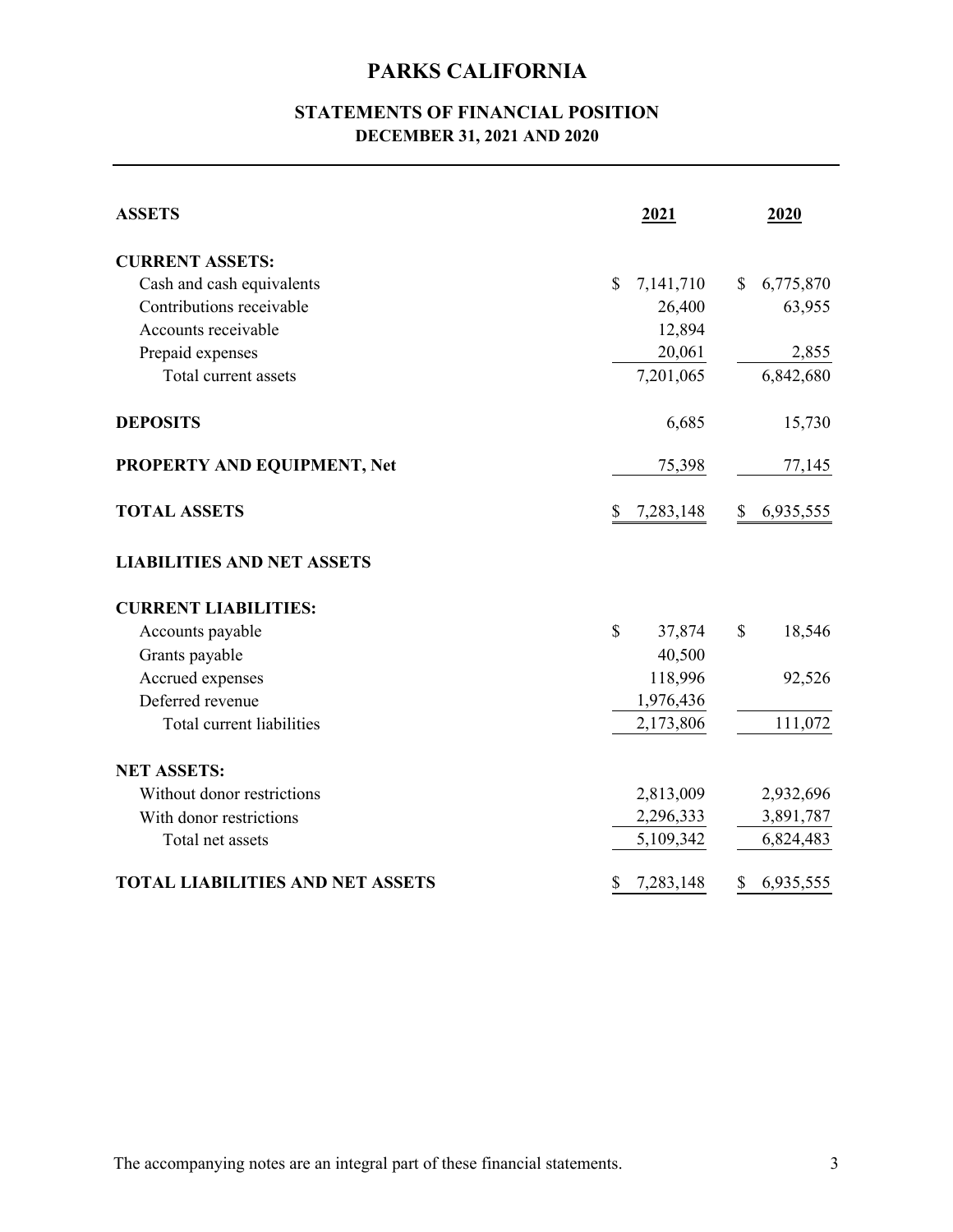## **STATEMENTS OF ACTIVITIES YEARS ENDED DECEMBER 31, 2021 AND 2020**

| <b>NET ASSETS WITHOUT DONOR RESTRICTIONS:</b>    | 2021            | 2020                     |
|--------------------------------------------------|-----------------|--------------------------|
| <b>REVENUES:</b>                                 |                 |                          |
| In-kind contributions                            | \$<br>480,437   | 181,206<br><sup>\$</sup> |
| Contributions                                    | 129,344         | 1,164,334                |
| Contract revenue                                 | 118,746         |                          |
| Interest and other income                        | 2,292           | 5,120                    |
| Grants                                           |                 | 1,841,478                |
| Net assets released from restriction             | 2,841,777       | 2,043,984                |
| Total revenues                                   | 3,572,596       | 5,236,122                |
| <b>EXPENSES:</b>                                 |                 |                          |
| Program services                                 | 2,259,659       | 1,462,514                |
| Supporting services:                             |                 |                          |
| Fundraising                                      | 1,174,061       | 620,947                  |
| Management and general                           | 258,563         | 219,965                  |
| Total expenses                                   | 3,692,283       | 2,303,426                |
| <b>INCREASE (DECREASE) IN NET ASSETS WITHOUT</b> |                 |                          |
| <b>DONOR RESTRICTIONS</b>                        | (119,687)       | 2,932,696                |
| <b>NET ASSETS WITH DONOR RESTRICTIONS:</b>       |                 |                          |
| Contributions                                    | 1,246,323       | 5,935,771                |
| Net assets released from restrictions            | (2,841,777)     | (2,043,984)              |
| <b>INCREASE (DECREASE) IN NET ASSETS WITH</b>    |                 |                          |
| <b>DONOR RESTRICTIONS</b>                        | (1,595,454)     | 3,891,787                |
| <b>INCREASE (DECREASE) IN NET ASSETS</b>         | (1,715,141)     | 6,824,483                |
| <b>NET ASSETS, Beginning of Year</b>             | 6,824,483       |                          |
| <b>NET ASSETS, End of Year</b>                   | \$<br>5,109,342 | \$<br>6,824,483          |

The accompanying notes are an integral part of these financial statements. 4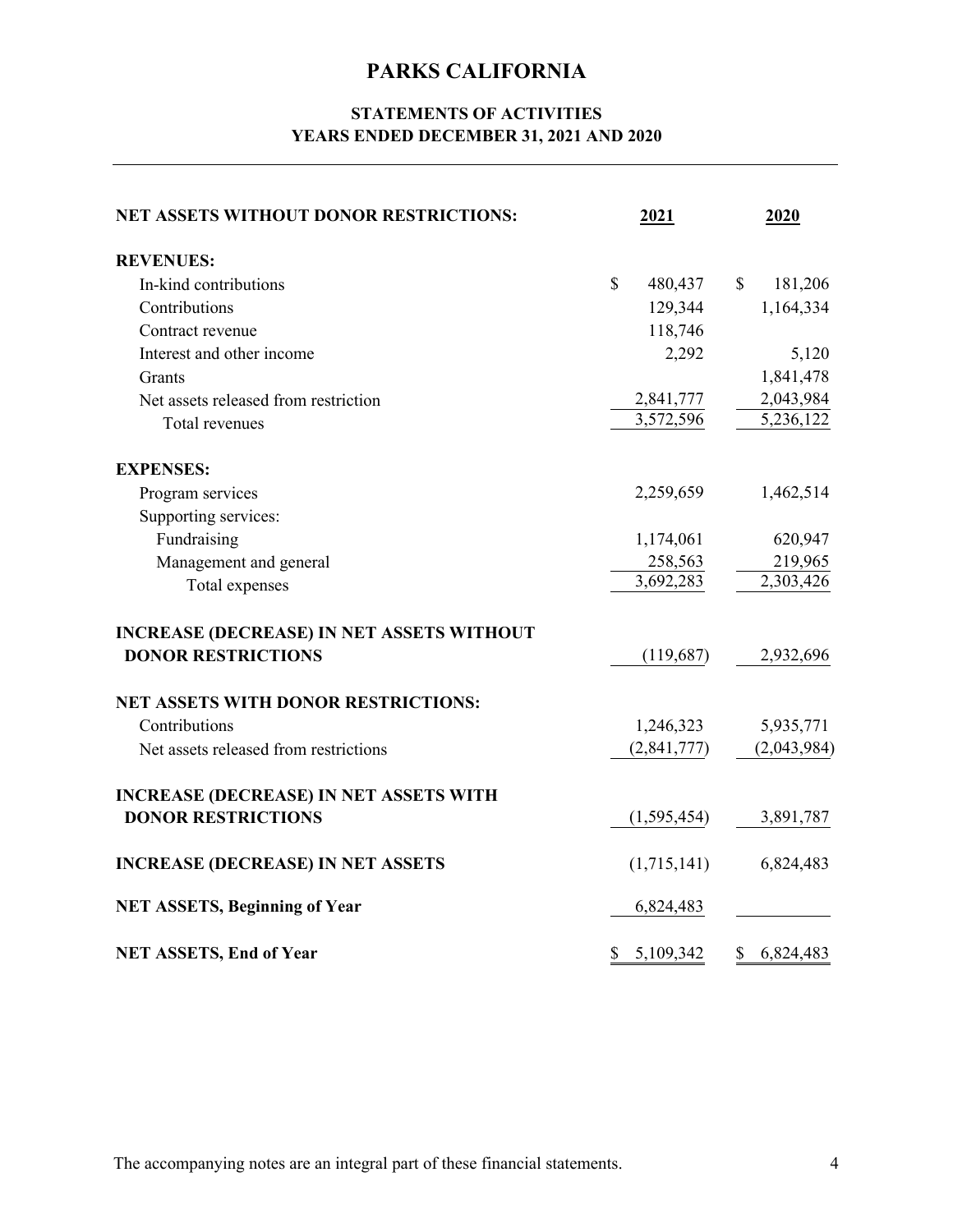## **STATEMENT OF FUNCTIONAL EXPENSES YEAR ENDED DECEMBER 31, 2021**

|                               |                            | <b>Supporting Services</b> |                                     |                 |
|-------------------------------|----------------------------|----------------------------|-------------------------------------|-----------------|
|                               | Program<br><b>Services</b> | <b>Fundraising</b>         | Management<br>and<br><b>General</b> | <b>Total</b>    |
| Salaries and wages            | \$<br>712,508              | \$<br>372,700              | \$<br>161,503                       | 1,246,711<br>\$ |
| Grants and other assistance   | 981,297                    | 177                        | 77                                  | 981,551         |
| Communications and marketing  | 103,670                    | 561,223                    | 17,384                              | 682,277         |
| Employee benefits and taxes   | 215,519                    | 148,419                    | 47,156                              | 411,094         |
| Professional services         | 95,897                     | 26,421                     | 9,523                               | 131,841         |
| Rent                          | 50,733                     | 26,701                     | 11,571                              | 89,005          |
| Software and hosting services | 26,489                     | 10,352                     | 3,586                               | 40,427          |
| Sponsorships                  | 30,000                     |                            |                                     | 30,000          |
| Travel                        | 15,196                     | 5,506                      | 1,205                               | 21,907          |
| Depreciation                  | 9,236                      | 6,679                      | 1,997                               | 17,912          |
| Special events                | 737                        | 8,467                      |                                     | 9,204           |
| Conferences                   | 5,217                      | 80                         | 13                                  | 5,310           |
| Office equipment and supplies | 2,691                      | 1,502                      | 570                                 | 4,763           |
| Insurance                     | 1,749                      | 921                        | 399                                 | 3,069           |
| Printing and copying          | 1,849                      | 453                        | 196                                 | 2,498           |
| Board expenses                | 51                         | 100                        | 2,155                               | 2,306           |
| Postage and shipping          | 786                        | 983                        | 189                                 | 1,958           |
| <b>Business fees</b>          | 97                         | 912                        | 318                                 | 1,327           |
| Other expenses                | 5,937                      | 2,465                      | 721                                 | 9,123           |
| Total                         | 2,259,659<br>\$            | 1,174,061<br>\$            | \$<br>258,563                       | \$<br>3,692,283 |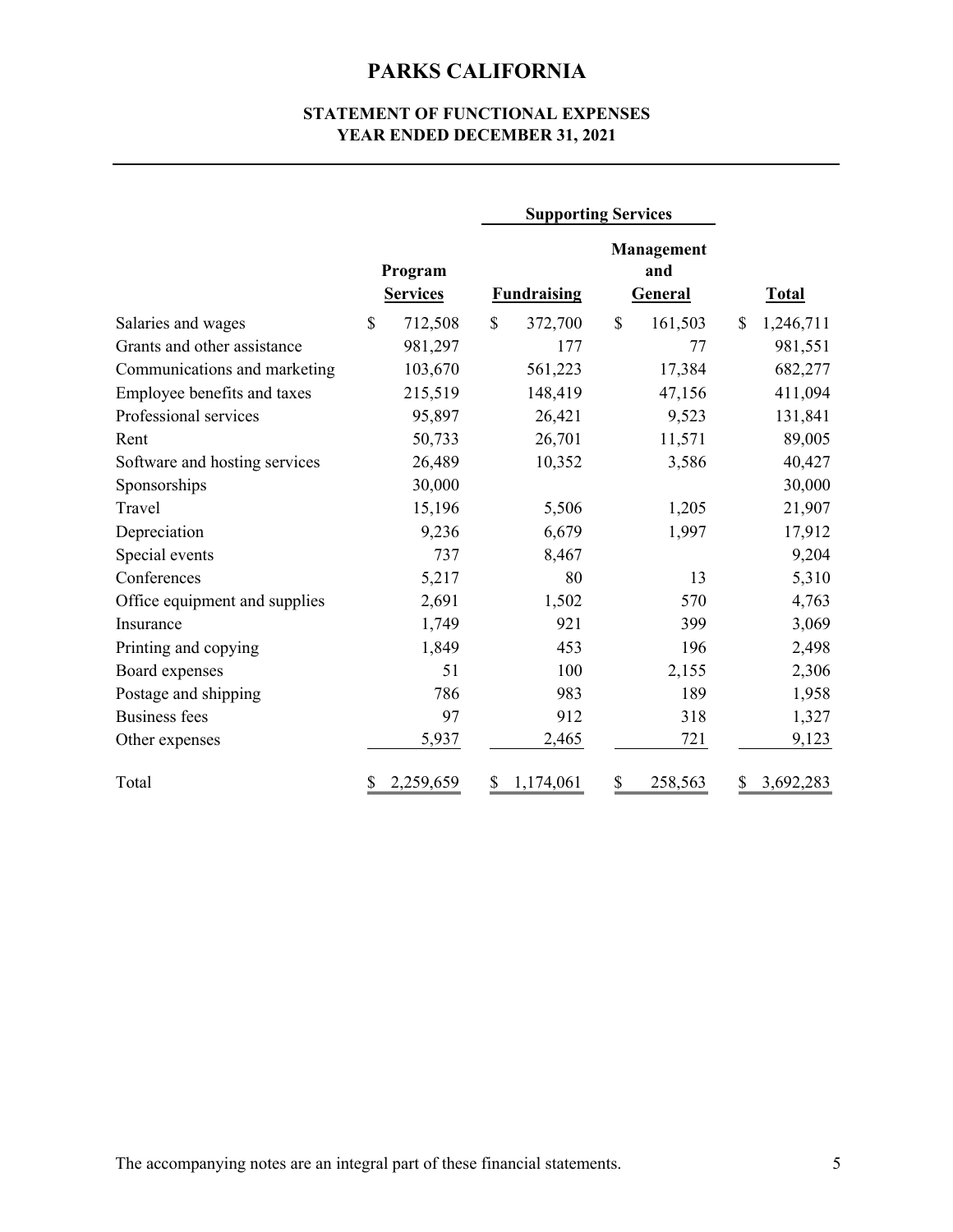### **STATEMENT OF FUNCTIONAL EXPENSES YEAR ENDED DECEMBER 31, 2020**

|                               |                            | <b>Supporting Services</b> |                                     |                 |
|-------------------------------|----------------------------|----------------------------|-------------------------------------|-----------------|
|                               | Program<br><b>Services</b> | <b>Fundraising</b>         | <b>Management</b><br>and<br>General | <b>Total</b>    |
| Salaries and wages            | \$<br>564,481              | $\mathbf S$<br>274,037     | $\mathcal{S}$<br>129,626            | \$<br>968,144   |
| Grants and other assistance   | 522,747                    |                            |                                     | 522,747         |
| Communications and marketing  | 52,555                     | 154,440                    | 11,555                              | 218,550         |
| Employee benefits and taxes   | 165,403                    | 79,645                     | 40,108                              | 285,156         |
| Professional services         | 52,878                     | 25,986                     | 8,488                               | 87,352          |
| Rent                          | 57,929                     | 28,137                     | 13,241                              | 99,307          |
| Software and hosting services | 14,233                     | 7,292                      | 3,174                               | 24,699          |
| Sponsorships                  | 16,794                     | 191                        |                                     | 16,985          |
| Travel                        | 5,612                      | 11,070                     | 7,261                               | 23,943          |
| Depreciation                  | 1,617                      | 1,505                      | 303                                 | 3,425           |
| Special events                |                            | 33,844                     | 79                                  | 33,923          |
| Conferences                   | 575                        | 254                        | 26                                  | 855             |
| Office equipment and supplies | 1,953                      | 502                        | 1,679                               | 4,134           |
| Insurance                     | 4,356                      | 2,115                      | 999                                 | 7,470           |
| Printing and copying          | 258                        | 299                        | 350                                 | 907             |
| Board expenses                |                            |                            | 1,282                               | 1,282           |
| Postage and shipping          | 383                        | 410                        | 380                                 | 1,173           |
| <b>Business fees</b>          | 155                        | 195                        | 50                                  | 400             |
| Other expenses                | 585                        | 1,025                      | 1,364                               | 2,974           |
| Total                         | \$<br>1,462,514            | \$<br>620,947              | \$<br>219,965                       | 2,303,426<br>\$ |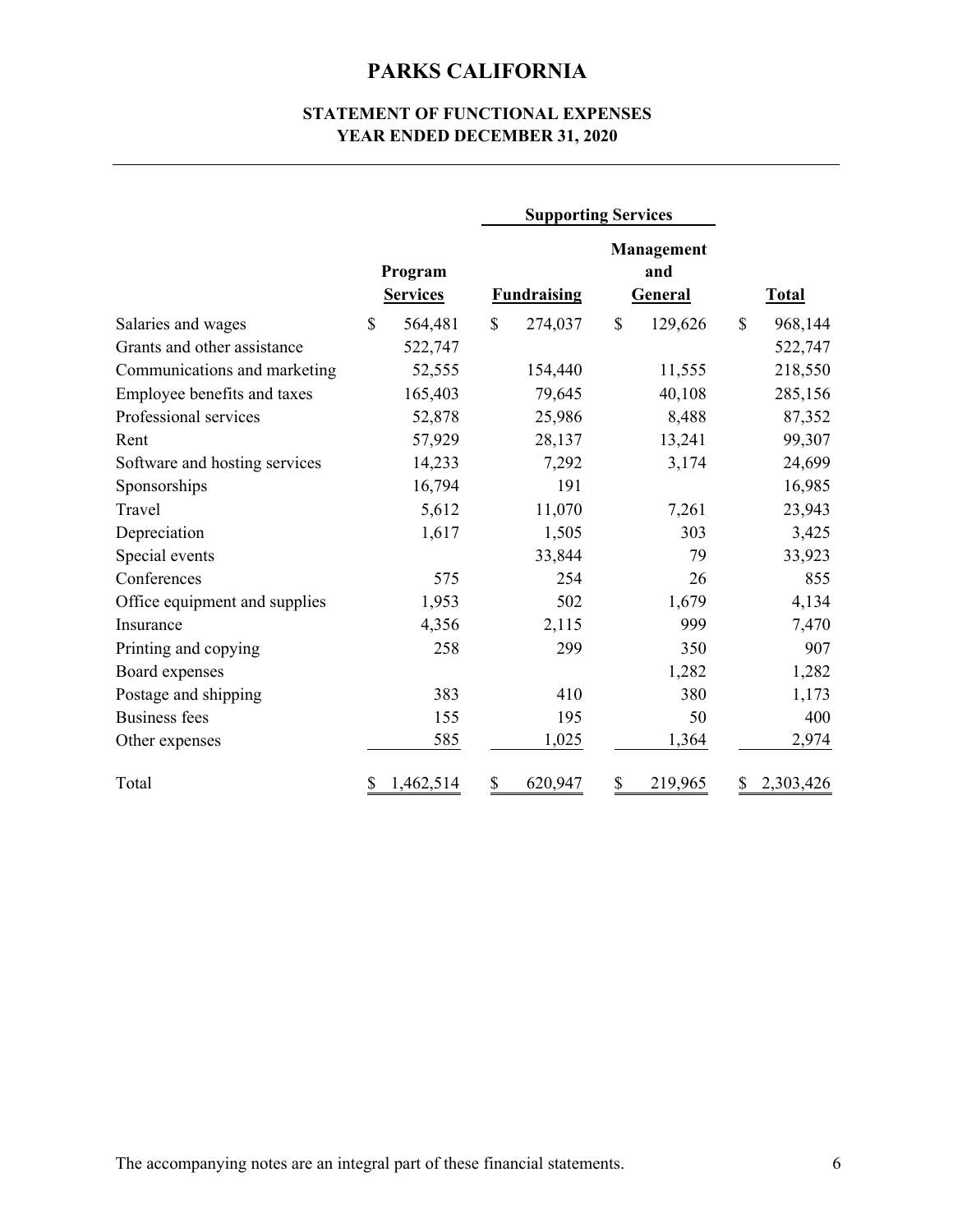## **STATEMENTS OF CASH FLOWS YEARS ENDED DECEMBER 31, 2021 AND 2020**

|                                                              | 2021                          | 2020            |
|--------------------------------------------------------------|-------------------------------|-----------------|
| <b>CASH FLOWS FROM OPERATING ACTIVITIES:</b>                 |                               |                 |
| Increase (decrease) in net assets                            | (1,715,141)<br>$\mathbb{S}^-$ | 6,824,483<br>\$ |
| Reconciliation to net cash provided by operating activities: |                               |                 |
| Depreciation                                                 | 17,912                        | 3,425           |
| Receipt of donated property and equipment                    |                               | (10, 350)       |
| Loss on disposal of property and equipment                   | 2,024                         |                 |
| Changes in:                                                  |                               |                 |
| Contributions receivable                                     | 37,555                        | (63,955)        |
| Accounts receivable                                          | (12, 894)                     |                 |
| Prepaid expenses                                             | (17,206)                      | (2,855)         |
| Deposits                                                     | 9,045                         | (15,730)        |
| Accounts payable                                             | 19,328                        | 18,546          |
| Grants payable                                               | 40,500                        |                 |
| Accrued expenses                                             | 26,470                        | 92,526          |
| Deferred revenue                                             | 1,976,436                     |                 |
| Net cash provided by operating activities                    | 384,029                       | 6,846,090       |
| <b>CASH FLOWS FROM INVESTING ACTIVITIES:</b>                 |                               |                 |
| Purchases of property and equipment                          | (18, 189)                     | (70, 220)       |
| NET INCREASE IN CASH AND CASH EQUIVALENTS                    | 365,840                       | 6,775,870       |
| <b>CASH AND CASH EQUIVALENTS, Beginning of Year</b>          | 6,775,870                     |                 |
| <b>CASH AND CASH EQUIVALENTS, End of Year</b>                | 7,141,710<br>\$               | 6,775,870<br>\$ |
| <b>NON-CASH INVESTING TRANSACTIONS:</b>                      |                               |                 |
| Receipt of donated property and equipment                    | \$                            | \$<br>10,350    |

The accompanying notes are an integral part of these financial statements.  $7 \overline{2}$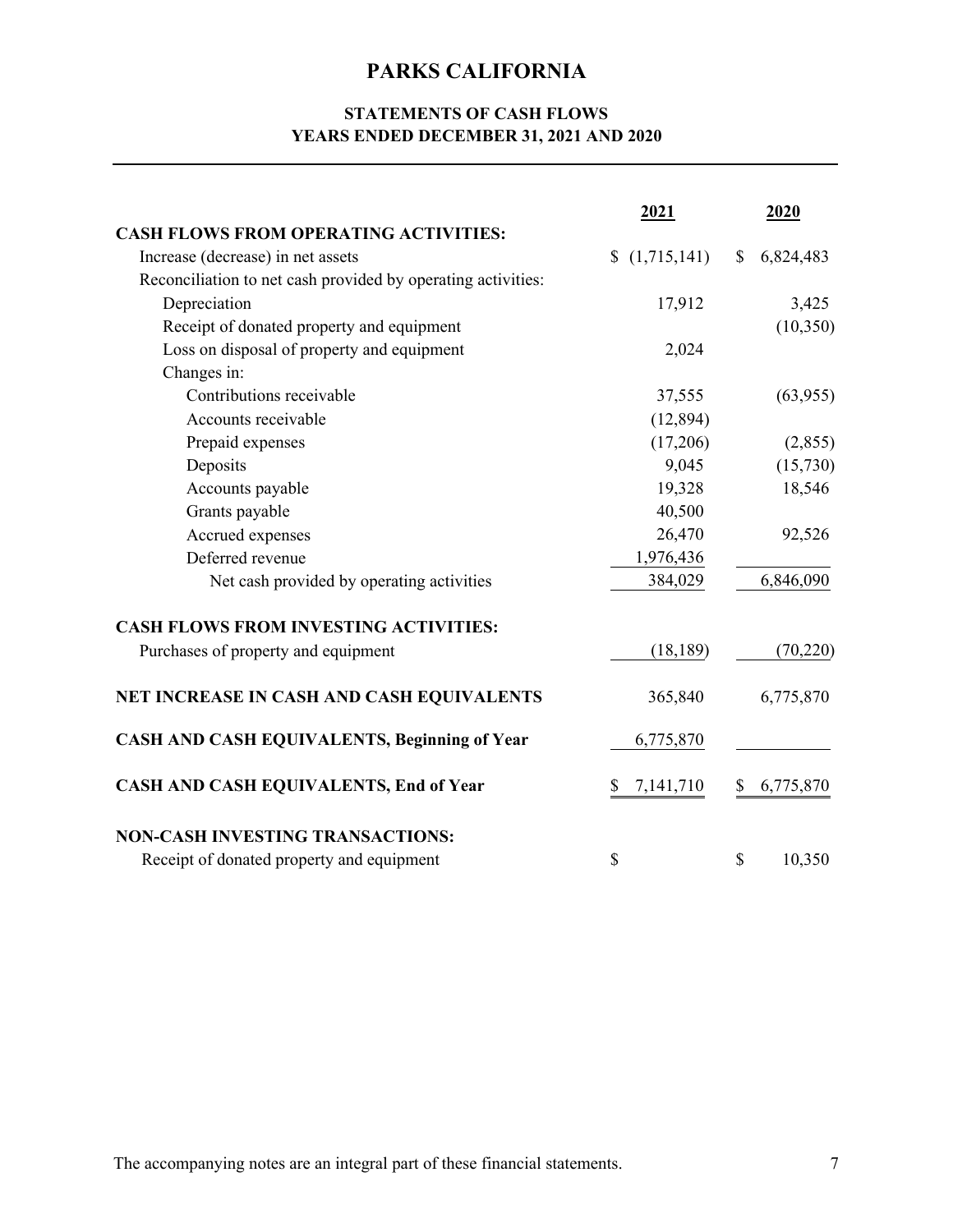#### **NOTES TO FINANCIAL STATEMENTS DECEMBER 31, 2021 AND 2020**

#### **1. OPERATIONS AND SIGNIFICANT ACCOUNTING POLICIES**

Parks California (Organization) commenced principal operations in 2020. The Organization is a California nonprofit organization that is a statutory partner of California State Parks. The Organization builds and strengthens California State Parks, from urban parks in the hearts of our cities and beaches along our iconic coast, to historic parks celebrating the ingenuity of humanity, by developing meaningful partnerships with government agencies, businesses, nonprofits, and communities to expand programs, amenities, and resources that welcome multi-generational and diverse visitors to state parks and public lands. The Organization works collaboratively to create new and inspiring ways for everyone throughout California to make lifelong connections with nature and build a new generation of people who love and want to care for California's state parks.

**Basis of presentation** – The financial statements are presented in conformity with professional standards applicable to not-for-profit entities. The Organization reports information regarding its financial position and activities according to the following net asset classifications:

*Net assets without donor restrictions* – Net assets that are not subject to donor-imposed restrictions and may be expended for any purpose in performing the primary objectives of the organization. These net assets may be used at the discretion of management.

*Net assets with donor restrictions* – Net assets subject to donor-imposed restrictions. All donor-imposed restrictions are temporary in nature, such as those that will be met by the passage of time or other events specified by the donor. When a restriction expires (generally, as payments are made to fulfill the purposes of the contribution), net assets with donor restrictions are reclassified to net assets without donor restrictions and reported in the statement of activities as net assets released from restrictions.

**Cash and cash equivalents** – For financial statement purposes, the Organization considers all investments, including money market funds, with an initial maturity of three months or less to be cash equivalents.

**Contributions receivable –** Unconditional promises to give that are expected to be collected within one year are recorded at net realizable value. Unconditional promises to give expected to be collected in future years are initially recorded at fair value using present value techniques incorporating risk-adjusted discount rates designed to reflect the assumptions market participants would use in pricing the asset. In subsequent years, amortization of the discounts is included in contribution revenue in the statement of activities. All contributions receivable as of December 31, 2021 and 2020 are expected to be collected within one year. Management believes that there are no significant uncollectible receivable balances, accordingly, no allowance for doubtful accounts has been recorded.

**Accounts receivable –** Accounts receivable are stated at the amount management expects to collect from outstanding balances. Management believes there are no significant uncollectible receivable balances.

**Property and equipment** are stated at cost, or if donated, at the estimated fair market value at the date of donation. The Organization capitalizes all expenditures for property and equipment in excess of \$2,000. Depreciation is computed using the straight-line method over estimated useful lives of individual assets ranging from three to ten years.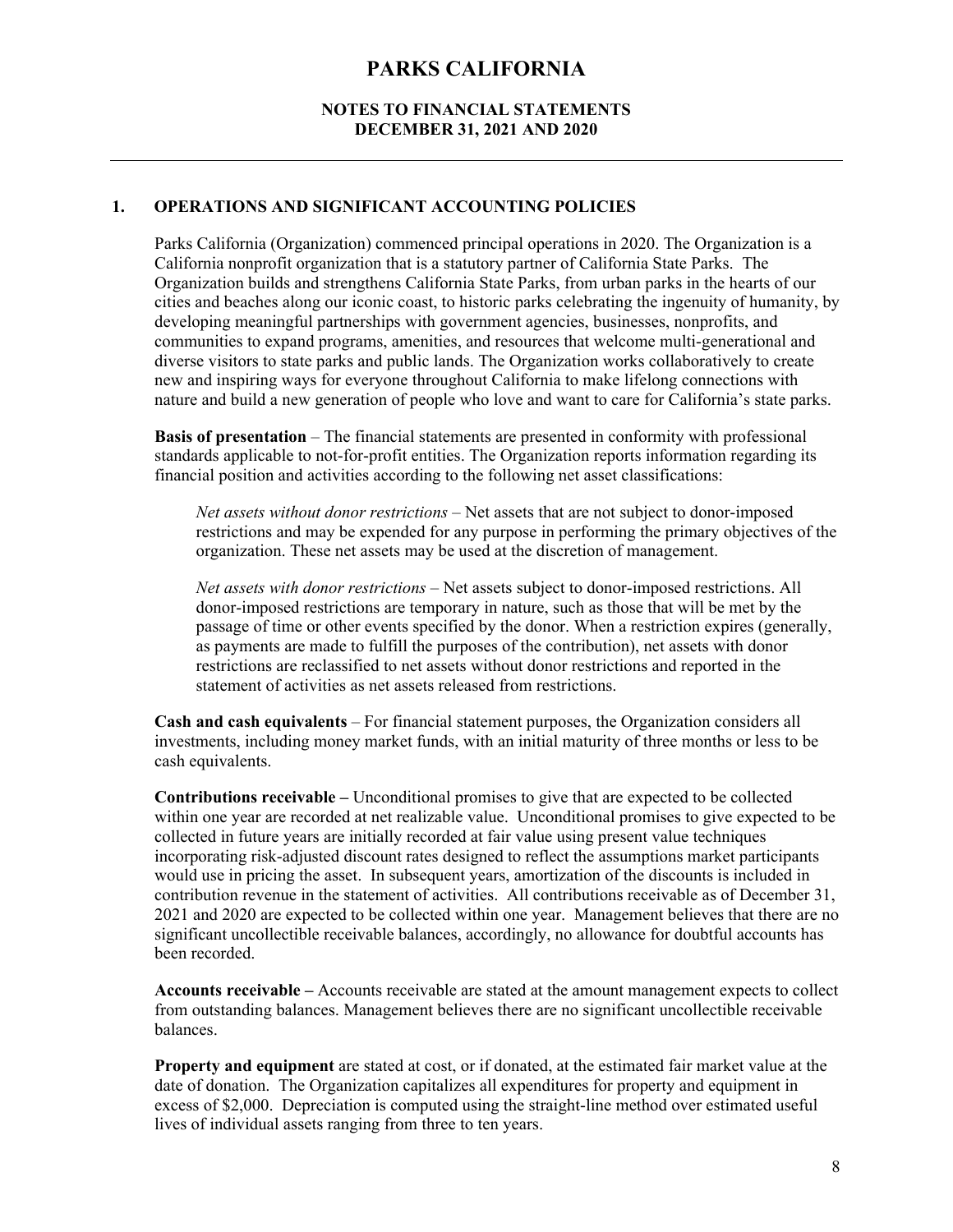#### **NOTES TO FINANCIAL STATEMENTS DECEMBER 31, 2021 AND 2020**

**Revenue recognition –** Contributions obtained from private foundations, other nonprofit organizations, and individual donors, are recognized in full when received or unconditionally promised, in accordance with professional standards. Conditional promises to give, that is, those with a measurable performance or other barrier and a right of return, are not recognized until the conditions on which they depend have been met. All contributions are considered available for unrestricted use unless specifically restricted by donors for future periods or specific purposes. Donor restricted amounts are reported as increases in net assets with donor restrictions. Net assets with donor restrictions become unrestricted and are reported in the statements of activities as net assets released from restrictions when the time restrictions expire, or the contributions are used for the restricted purpose.

The Organization's revenue from contract agreements is primarily with the Department of Parks and Recreation. These revenues are recognized at the point in time the specific performance obligations are met or over time based on percentage of completion or costs incurred, as outlined in the agreements. Payment terms are outlined in the agreements and vary based on the objectives and structure of the contracts. All revenues from contracts recognized by the Organization during 2021 were recognized at a point in time when the performance obligation was met.

Funds received in advance of being earned are recorded as deferred revenue, which represents a contract liability. The balance of contract liabilities from contracts was \$1,976,436 at December 31, 2021. There were no contract liabilities from contracts at December 31, 2020. Accounts receivable from contract revenue was \$12,894 at December 31, 2021. There were no accounts receivable balances from contracts at December 31, 2020.

**Grants awarded –** The Organization recognizes grant expense at the time grant negotiations are substantially complete with the grantee and the grant award has been approved by management or the Board of Directors. Grants that have been determined to be conditional, which depend on the occurrence of specified uncertain events, are not recorded until the conditions have been met. Approximate outstanding conditional grants awarded were \$829,094 and \$107,450 at December 31, 2021 and 2020, respectively, and will be recognized as expense as the conditions are met.

**Contracts awarded** – The Organization contracts with consultants that provide a variety of services to the Organization's programs. These contracts are considered exchange transactions as the Organization receives commensurate value for the services provided. The Organization recognizes contract expenses as services or work is performed or expected to be performed.

**Functional expenses** – The costs of providing the programs and supporting services have been summarized on a functional basis in the statements of activities and of functional expenses. Accordingly, certain costs have been allocated among the programs and supporting services benefited. The financial statements report certain categories of expenses that are attributed to more than one program or supporting function. Therefore, expenses require allocation on a reasonable basis that is consistently applied. The expenses that are allocated include personnel costs, which are allocated to programs and supporting services on the basis of periodic time and expense studies. All other expenses are allocated directly or based on estimates of usage based on full time equivalency determined at the beginning of each fiscal year. The Organization accounts for its expenditures in the following categories:

**Program services** – Expenditures are related to a broad range of activities necessary to accomplish the Organization's park projects, including development of park programs that raise awareness of State Parks and grants to help remove barriers to park access.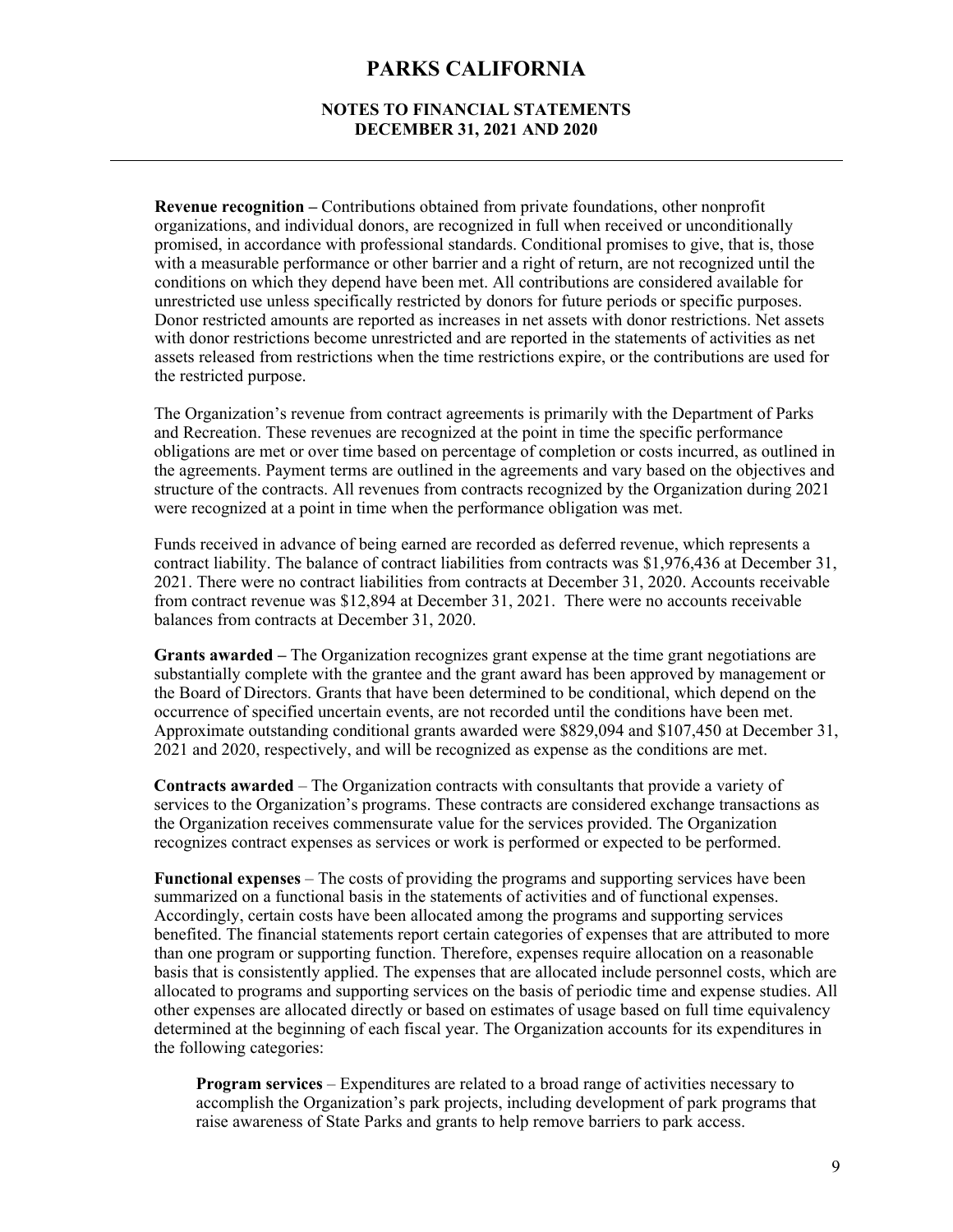#### **NOTES TO FINANCIAL STATEMENTS DECEMBER 31, 2021 AND 2020**

**Fundraising** – Expenditures are related to time spent on developing new programs, preparing proposals and soliciting contributions.

**Management and general** – Expenditures are related to building and maintaining an efficient business infrastructure, including oversight, business and financial management, governance, general recordkeeping, budgeting, and all management and administration, except for that which is related to fundraising or is directly attributable to the conduct of program services.

**Income taxes** – The Organization is publicly supported and exempt from income taxes under Section  $501(c)(3)$  of the Internal Revenue Code and Section 23701(d) of the California Revenue and Taxation Code.

**Use of estimates** – The preparation of financial statements in conformity with accounting principles generally accepted in the United States of America requires management to make estimates and assumptions that affect certain reported amounts and disclosures. Accordingly, actual results could differ from those estimates.

**Future accounting pronouncement** – In February 2016, the Financial Accounting Standards Board issued Accounting Standards Update 2016-02, *Leases* (Topic 842). The new accounting standard requires lessees to recognize a lease liability measured on a discounted basis and a rightof-use asset for all leases with terms longer than 12 months. Application of this statement is effective for the year ending December 31, 2022. The Organization is currently evaluating the impact this pronouncement will have on the financial statements.

**Subsequent events** have been evaluated through April 20, 2022, the date the financial statements were available to be issued. Management concluded that no material subsequent events have occurred since December 31, 2021, that require recognition or disclosure in the financial statements.

#### **2. LIQUIDITY AND AVAILABILITY OF RESOURCES**

The Organization's financial assets available within one year of the statement of financial position date for general expenditures are as follows at December 31:

|                                                                                               | 2021            | 2020                      |
|-----------------------------------------------------------------------------------------------|-----------------|---------------------------|
| Cash and cash equivalents                                                                     | 7,141,710<br>S. | 6,775,870<br><sup>S</sup> |
| Contributions receivable                                                                      | 26,400          | 63,955                    |
| Contracts receivable                                                                          | 12,894          |                           |
| Total financial assets                                                                        | 7,181,004       | 6,839,825                 |
| Less amounts unavailable for general expenditure within<br>one year due to donor restrictions | (2,296,333)     | (3,891,787)               |
| Financial assets available to meet cash needs for general<br>expenditure within one year      | 4,884,671       | 2,948,038<br>S            |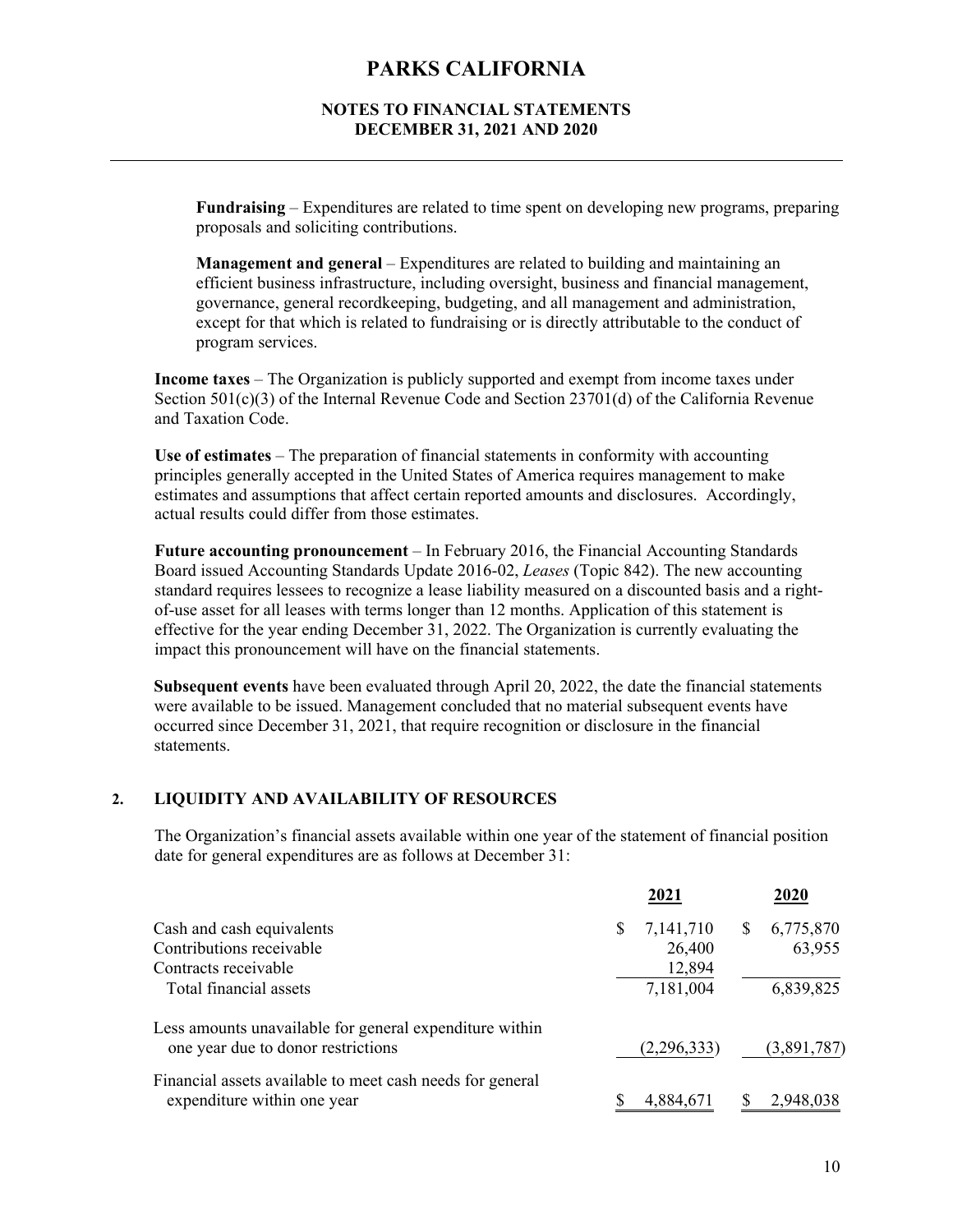#### **NOTES TO FINANCIAL STATEMENTS DECEMBER 31, 2021 AND 2020**

The Organization's liquidity management policy is designed to ensure that financial assets are available as its expenditures, liabilities, and other obligations come due. The Organization utilizes the services of Morgan Stanley to ensure that all program funds received are in highly liquid investments (money market funds) to allow immediate access to cash at any given time.

### **3. PROPERTY AND EQUIPMENT**

Property and equipment consists of the following at December 31:

|                               |    | 2021      |   | 2020     |
|-------------------------------|----|-----------|---|----------|
| Furniture and equipment       | \$ | 22,606    | S | 6,625    |
| Website                       |    | 73,945    |   | 73,945   |
| Total                         |    | 96,551    |   | 80,570   |
| Less accumulated depreciation |    | (21, 153) |   | (3, 425) |
| Property and equipment, net   | S  | 75,398    |   | 77,145   |

### **4. OPERATING LEASES**

The Organization leases office space under long-term operating lease agreements expiring at various dates through June 2023. Rent expense under all operating leases was \$86,883 and \$99,307 for 2021 and 2020, respectively. Future minimum payments under these leases are as follows:

| Year ending December 31: |         |
|--------------------------|---------|
| 2022                     | 54,540  |
| 2023                     | 47,275  |
| Total                    | 101,815 |

#### **5. NET ASSETS WITH DONOR RESTRICTIONS**

Net assets with donor restrictions consist of unspent funds restricted for the following uses at December 31:

|                      | 2021          | 2020           |
|----------------------|---------------|----------------|
| Resource stewardship | \$<br>898,202 | 1,099,386<br>S |
| Access               | 751,734       | 551,120        |
| Capacity building    | 452,177       | 1,931,597      |
| Program building     | 190,867       | 240,377        |
| Wildfire relief      |               | 64,043         |
| Other programs       | 3,353         | 5,264          |
| Total                | 2,296,333     | 3,891,787      |